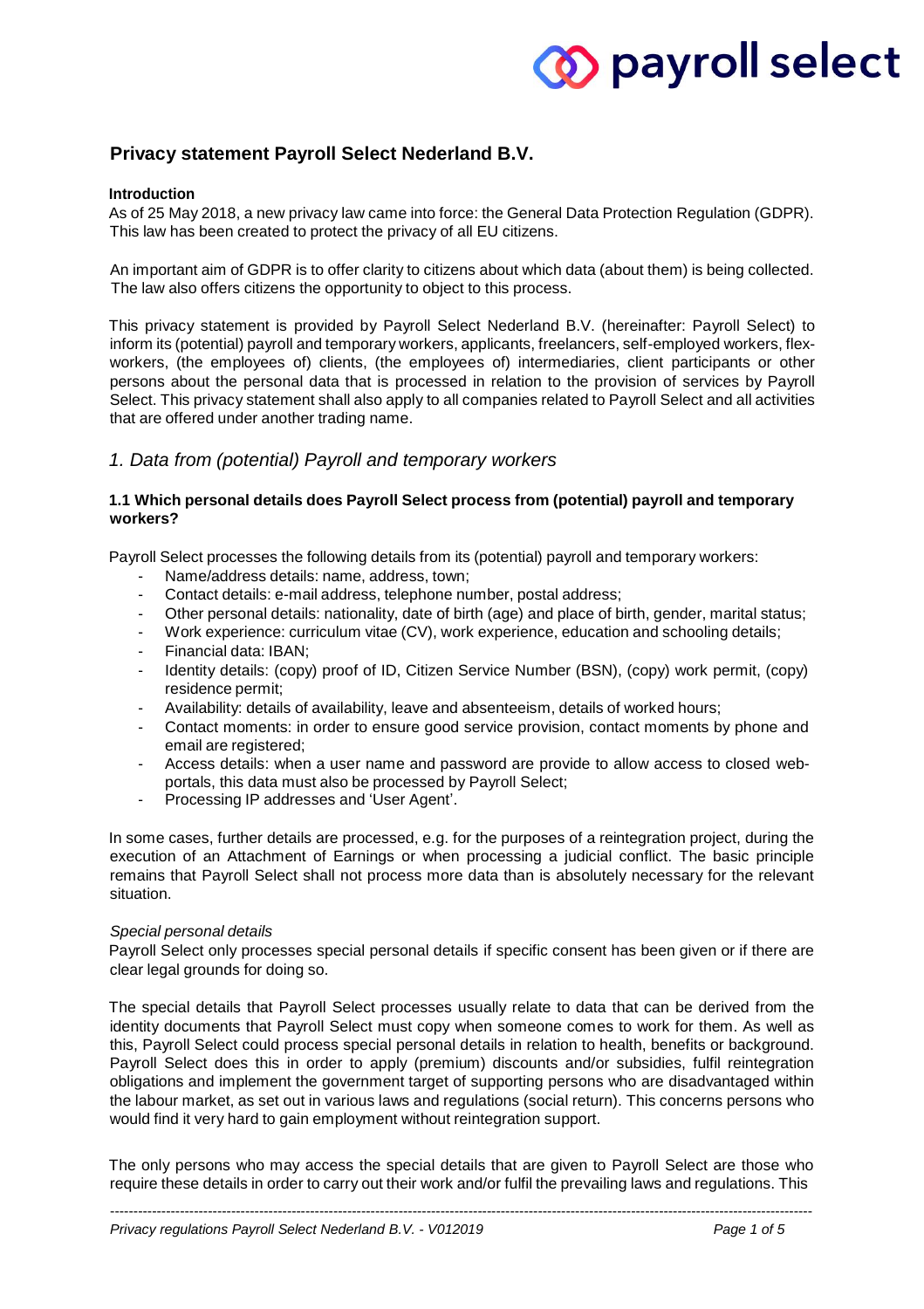includes personnel/financial/absence and/or sales administration, processors, persons involved in (internal and external) quality monitoring, (supervisors) of financial reporting and those involved in the application of premium discounts and arranging subsidies.

#### *Newsletter*

We would like to keep you informed of new developments within our organization and with regard to your employment. This is why all of our employees receive newsletters from time to time. To know if our employees have received the information, we keep records if the newsletters are opened and if the links in the newsletters have been clicked. You can unsubscribe from the newsletter through a link at the bottom of each newsletter, but then you may miss out on important information about your employment.

## **1.2 Freelancers**

Are you using the services of Payroll Select as a freelancer/self-employed worker? Payroll Select will treat your data in the same way as it does the regular data of payroll and temporary workers. Payroll Select only registers relevant supplementary information such as a Chamber of Commerce number.

## **1.3 Why does Payroll Select use data from (potential) payroll and temporary workers?**

Payroll Select processes the personal data set out under 1.1 in order to effectively execute the employment contract between the employee concerned and Payroll Select. As well as this, Payroll Select uses the details in order to execute the contract that has been concluded with the client (the material employer or intermediary).

The client receives the necessary information for the practical implementation of the agreement (such as name and contact information). Additionally, the client can receive information necessary to limit the hirer's liability.

#### **1.4 Use by third parties**

In specific circumstances, Payroll Select shares data with clients and suppliers (e.g. training organisations), audit organisations, government authorities, and companies/persons that have been engaged by Payroll Select in order to execute particular tasks (including processors and company doctors). Data will only be shared in the context of executing the agreement with the person concerned (the employee) and the contract with the client.

Data may also be shared with third parties in order to support the execution of tasks by the client. This could including requesting certificates and access passes for the workplace. The client could also use the data in order to carry out background checks.

Payroll Select can also share data to third parties if there are grounds for doing so on the basis of the law and/or regulations or the application of a legal order or a court order, or they have obtained the prior consent of the person concerned.

## *2. Data from clients and intermediaries*

## **2.1 Which personal details does Payroll Select process from clients and intermediaries?**

Among other things, Payroll Select processes the following details from clients and intermediaries:

- Name/address details: (business) name, address and place of registration/residence;
- Contact details: e-mail address and others details for maintaining the relationship;
- Position with the client: role and contact details:
- Chamber of Commerce details:
- Financial data:
- Contact moments: in order to ensure good service provision, contact moments by phone, email and in the internal (CRM) system which Payroll Select uses are registered;
- Access details: when a user name and password are provided to allow access to closed web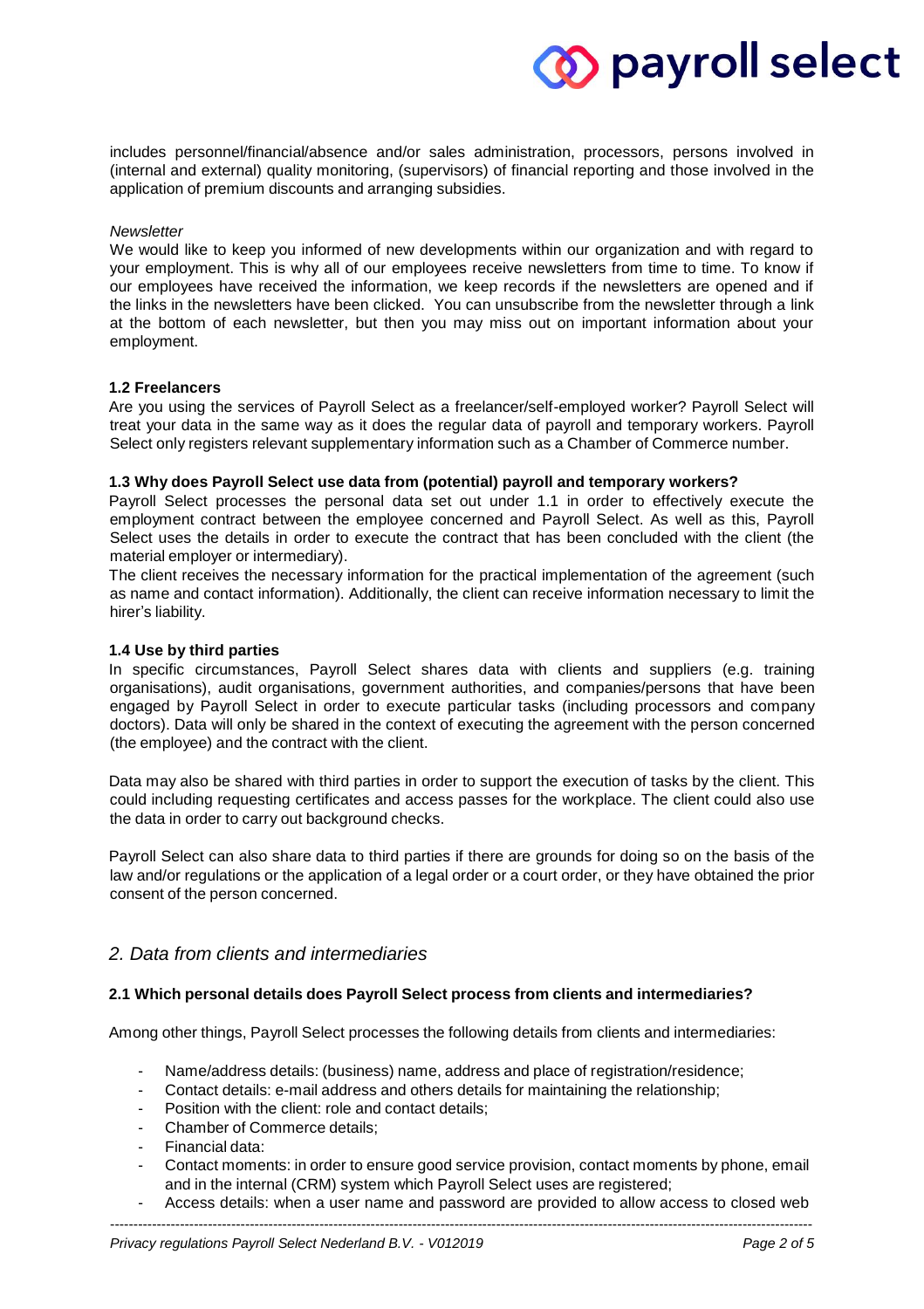environments/portals and/or our intranet, this data must also be processed by Payroll Select.

## **2.2 Why does Payroll Select use this personal data from clients and intermediaries?**

The data set out under 2.1 from clients is processed for the following purposes:

- to enable use of the services provided by Payroll Select and/or to connect the working methods and systems used by the client/intermediary with those used by Payroll Select;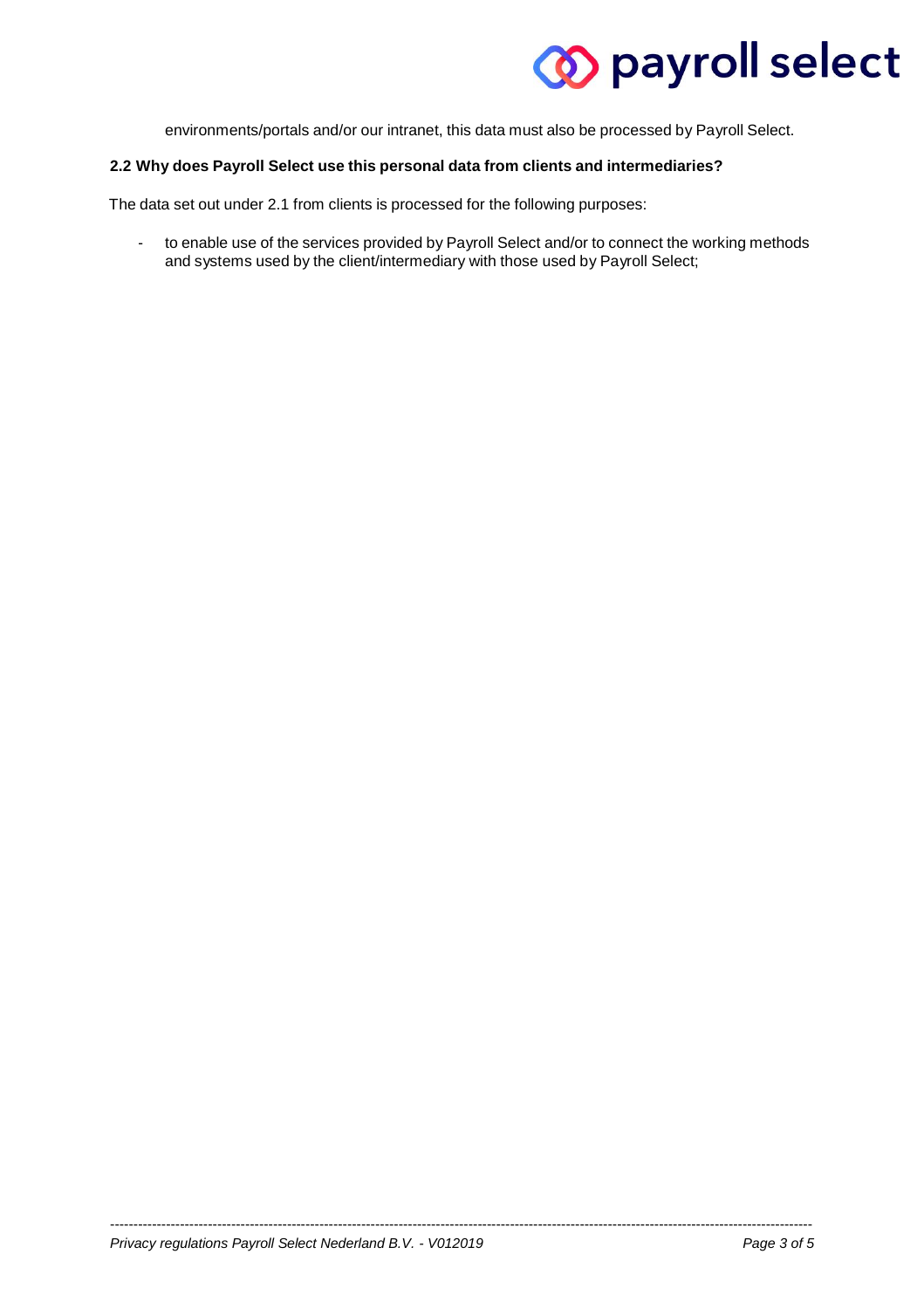- in order to enter into and maintain a trading relationship with the client/intermediary;
- in order to agree on tasks and/or (undertake to) carry them out;
- in order to provide information about the services of Payroll Select and other activities (for example via e-mail, newsletters and company magazines) and in order to draft quotes;
- in order to enable access to and use of closed web environments and portals provided by Payroll Select;
- to assess credit-worthiness;
- in order to comply with laws and regulations.

## *3. Details of applicants*

#### **3.1 Which personal details does Payroll Select process from job applicants?**

Payroll Select processes (mainly) the following details from its applicants:

- Name/address details: name, address, town;
- Contact details: e-mail address, telephone number, postal address;
- Other personal details: date and place of birth and gender;
- Work experience: curriculum vitae (CV), work experience, education and schooling details;
- Availability: details about availability and leave;
- Contact moments: in order to ensure good service provision, contact moments by phone, email and in the ATS system which Payroll Select uses are registered;
- Access details: when a user name and password are provided to allow access to closed webportals, this data must also be processed by Payroll Select.

Other details that are important in the context of assessing an applicant, i.e. references.

#### **3.2 Why does Payroll Select use this personal data from applicants?**

Payroll Select processes the personal data set out under 3.1 in order to effectively execute the mediation role between the employee concerned and Payroll Select's clients. As well as this, Payroll Select uses the data to execute the contract that has been concluded with the intermediaries.

#### **3.3 Use by third parties**

Payroll Select shares data with its clients. Data will only be shared in the context of executing the service and/or in order to reconcile the supply and demand from the labour market.

The client could also use the data in order to carry out background checks.

Payroll Select can also share data to third parties if there are grounds for doing so on the basis of the law and/or regulations or the application of a legal order or a court order, or they have obtained the prior consent of the person concerned.

## **4. Retention period**

Payroll Select retains the personal data for no longer than is necessary to realise the purposes for which the data was collected and according to the relevant law and regulations.

As an employer, Payroll Select retains data as long as the employee is working for them. Payroll Select is then obliged by law to retain some of this data for up to 7 years after the end of the employment contract. The system is purged once a year.

If this concerns an applicant who did not complete the selection process successfully, Payroll Select will retain the data for one year. This data is stored in order to potentially find another suitable offer for the applicant. The system is purged once a year and after the retention period of one year (if there is no consent to extend this) and the data will then be automatically deleted.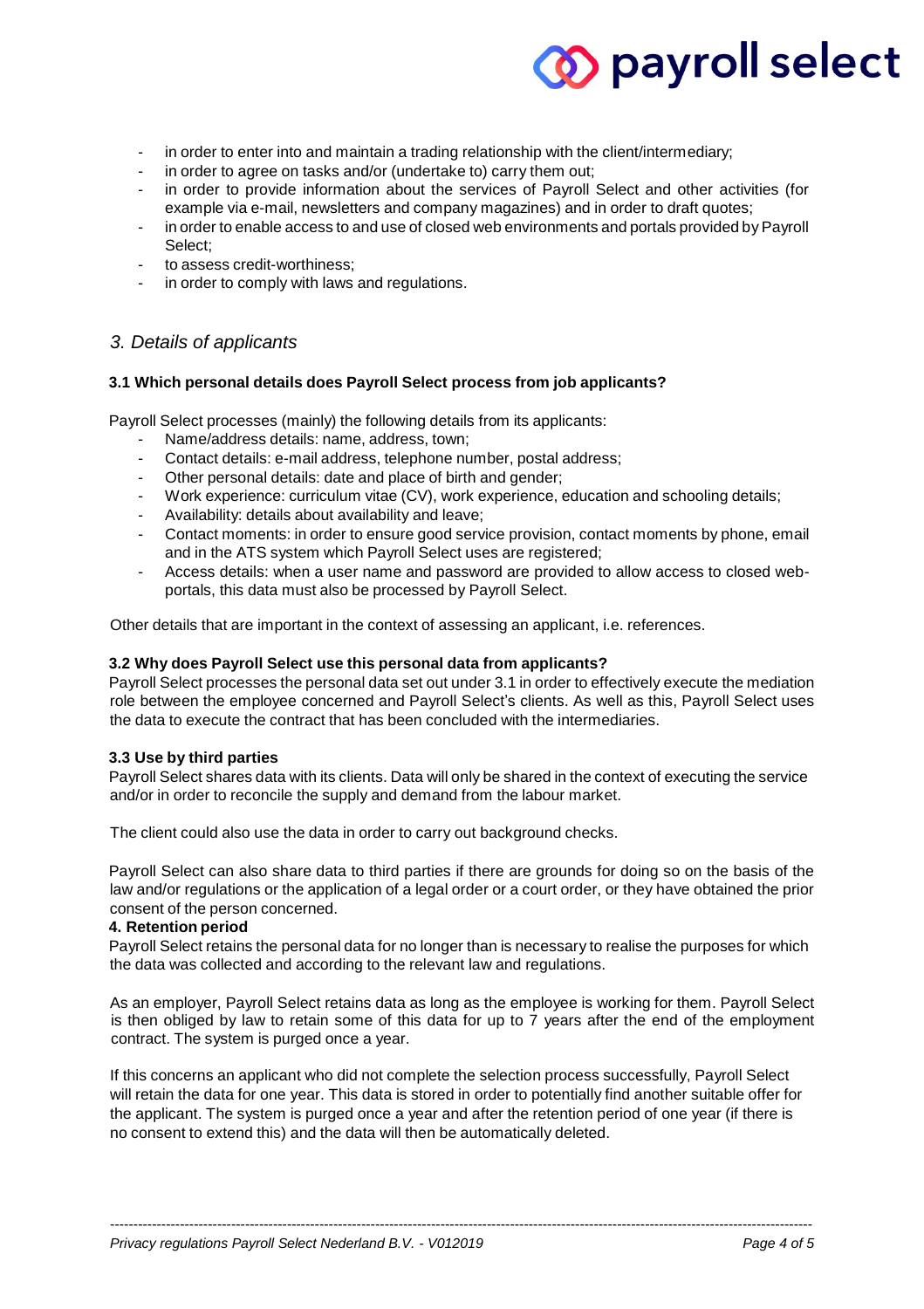#### **5. Rights on the basis of privacy legislation**

(Potential) payroll and temporary workers, applicants, freelancers, self-employed workers, flex-workers, (the employees of) clients, (the employees of) intermediaries, client participants or other persons are entitled to review their own data.

When it transpires that this data is incorrect, they are entitled to have this data corrected and/or deleted. There may also be a request to transfer the personal data to another organisation or to limit the processing of the data. Much of the data that Payroll Select holds can be reviewed and/or amended via the Payroll Select portal.

As a result, there may be circumstances when it is impossible to (completely) comply with a request (e.g. if the review would lead to a breach regarding the privacy of others, or if Payroll Select still needs the data). In this case, Payroll Select would justify why the request cannot be accommodated (in full).

#### **6. Right to submit a complaint**

Payroll Select is very careful with the personal data it holds and is always trying to make further improvements in this context. If you have a suggestion or complaint regarding the way in which Payroll Select deals with personal data, this must be reported to the Data Protection Officer at Payroll Select, see article 11. He/she can assess the complaint and bring about any changes. There is also a right to submit a complaint to the Personal Data Authority.

#### **7. Security**

Payroll Select takes suitable technical and organisational measures to protect your (personal) data against loss or any form of illegal processing. If personal details are processed by third parties (on behalf of Payroll Select), we will always conclude a corresponding agreement which ensures that personal data is dealt with in the appropriate manner and adequately secured. Personal data may be processed within or outside of the Netherlands.

#### **8. Origin of data**

Data about the (potential) Payroll and temporary workers and/or applicants are obtained from (employees of) the client, (employees of) the intermediary or from the employee him/herself. The (employees of the) client or (the employees of the) intermediary also provide contact details so that Payroll Select can approach the employee for additional details and conclude an employment contract. The employee also provides data in order to respond to a vacancy with a Payroll Select client. Payroll Select will pass some details onto the client in this context for the purposes of employment mediation. In some cases, the client will provide more than just the contact details. The client will ask for permission before providing this additional information.

If, during or after the employment period, data is exchanged between the client and Payroll Select, e.g. about the effectiveness or otherwise in the context of a reintegration project or (potential) judicial conflict, permission will not be requested. This exchange will take place on the basis of the legitimate interests of Payroll Select and the client.

#### **9. Website**

Supplementary to the above, visitor personal data from our websites is also processed.

The website can be visited without personal data being provided. Payroll Select collates non-identifiable automatic information about the users of its websites, such as the IP-address from your computer, user agent, the type of browser you are using, the date and time of accessing the website, the region in which visitors are located, the website that directed the user to the Payroll Select site, the pages and components on the website that are visited and also which information is reviewed.

The data gathered is used to harmonise the website content with the wishes and needs of website visitors. For more information about the cookies that Payroll Select uses, see the Cookie summary on the Privacy Statement page.